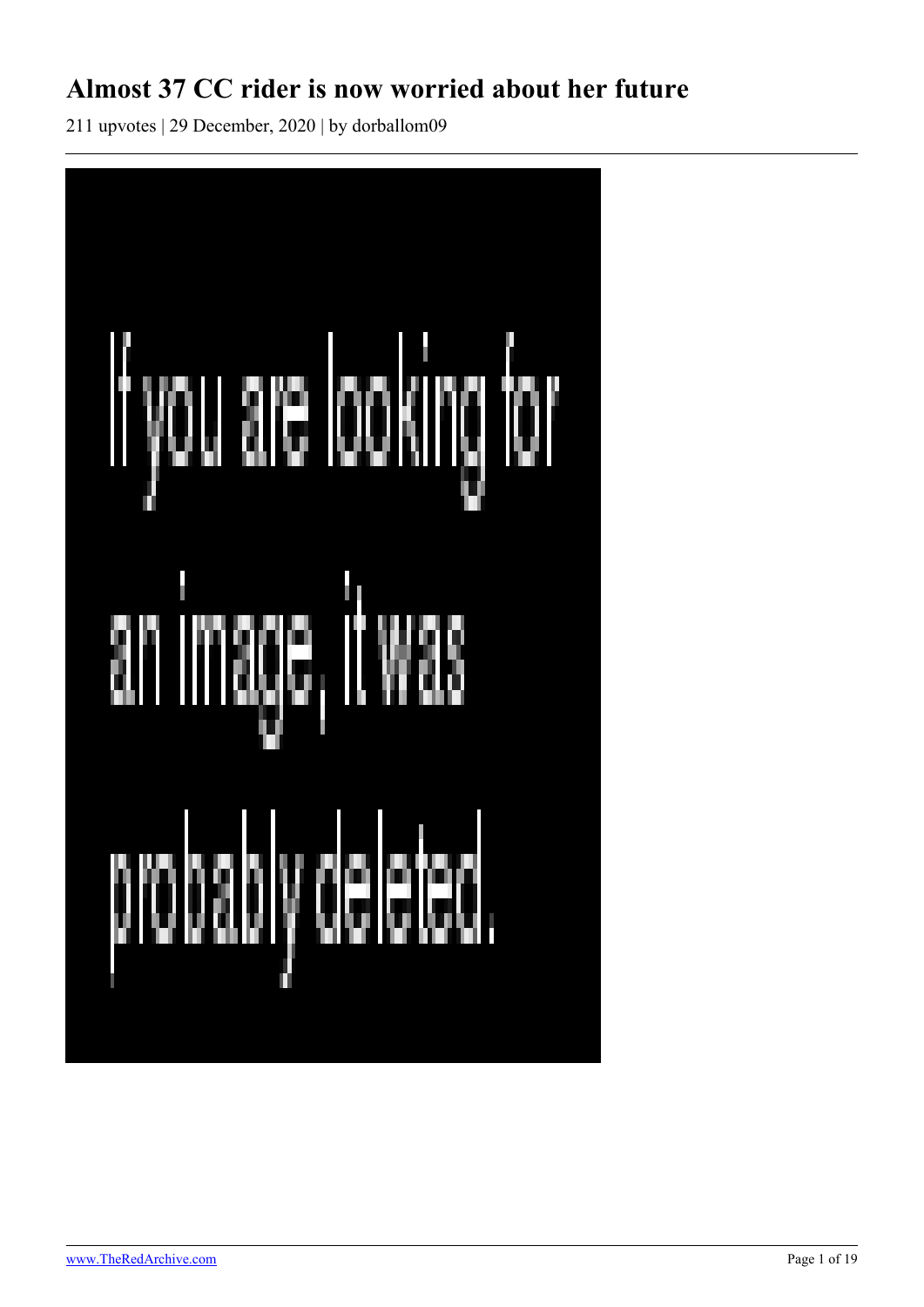

Archived from [theredarchive.com](https://theredarchive.com/r/WhereAreAllTheGoodMen/almost-37-cc-rider-is-now-worried-about-her-future.354494)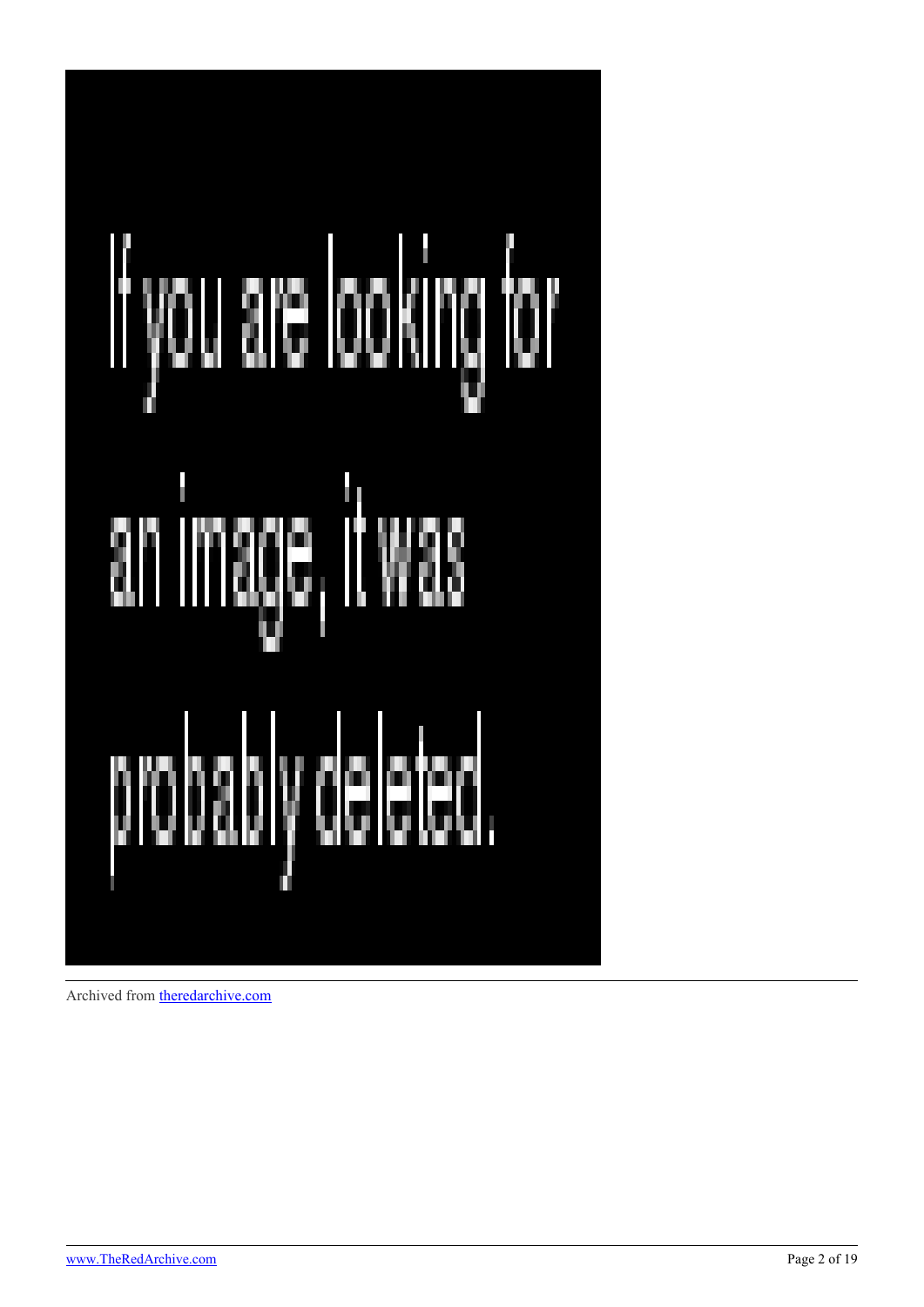### **Comments**

[jzck20](https://old.reddit.com/user/jzck20) • 174 points • 29 December, 2020 07:19 AM

If only she had a peak attractive age where she was calling the shots and would give priority to men planning for long term.

[MachoToughGuy](https://old.reddit.com/user/MachoToughGuy) • 97 points • 29 December, 2020 07:26 AM

I guess those men ain't so boring anymore.

[Sir\\_manalot](https://old.reddit.com/user/Sir_manalot) • 31 points • 29 December, 2020 07:00 PM

Thank god for women finding them boring too.

It forces the future "real" men to think about women's value to them more.

[chalulin](https://old.reddit.com/user/chalulin) • 75 points • 29 December, 2020 07:39 AM

Right! At age 18, 19, 20 all I really had going for me was being admitted to a good university and being a fantastic salsa dancer. Not much attention.

But now...why would I want to settle down and marry a 37 year old when I'm at the top of my fave professionally? With nothing but better days ahead? Maybe date a young mid 20 year old. If not no worries, I have my job and tons of other interests, hobbies, and activities to keep me busy.

[FuckRedditsADMIN](https://old.reddit.com/user/FuckRedditsADMIN) • 63 points • 29 December, 2020 09:40 AM

thats exactly how my life played out, but i was quite lucky in that i was quite good looking so some women did chase me when i was younger, but i never wanted a relationship because i didnt have the means to provide what they considered "normal" (i.e financial slavery) so i just had sex and no relationships.

Now i am much older and in a great job with the means to provide and actually am a hell of a catch (financially), and i simply dont want to, i have the means but not the motive, why the fuck should i spend my hard earned money on some entitled bitch who brings nothing to the table.

women are too entitled and have no self criticism, they expect the world to just give them everything, well they can get fucked, id rather be alone thanks.

[MattyK414](https://old.reddit.com/user/MattyK414) • 22 points • 29 December, 2020 02:53 PM

Right. And that's not even accounting for their "special" kids (from a "horrible" man) and the \$200K in debt that she racked up.

[jihocech](https://old.reddit.com/user/jihocech) • 40 points • 29 December, 2020 12:26 PM

I am a 38yo physician. Definitely not super rich or a "winner", but I have a stable job I love with above average income. Probably a sufficient partner for this lady. Would I be interested?

Hard NO.

Too late, dearie, I am married. I met my wife at the college at 21.

[yu126](https://old.reddit.com/user/yu126) • 18 points • 29 December, 2020 03:00 PM

Awesome stuff. I'm a 4th year med student awaiting the match in March. I'm a single 25 year old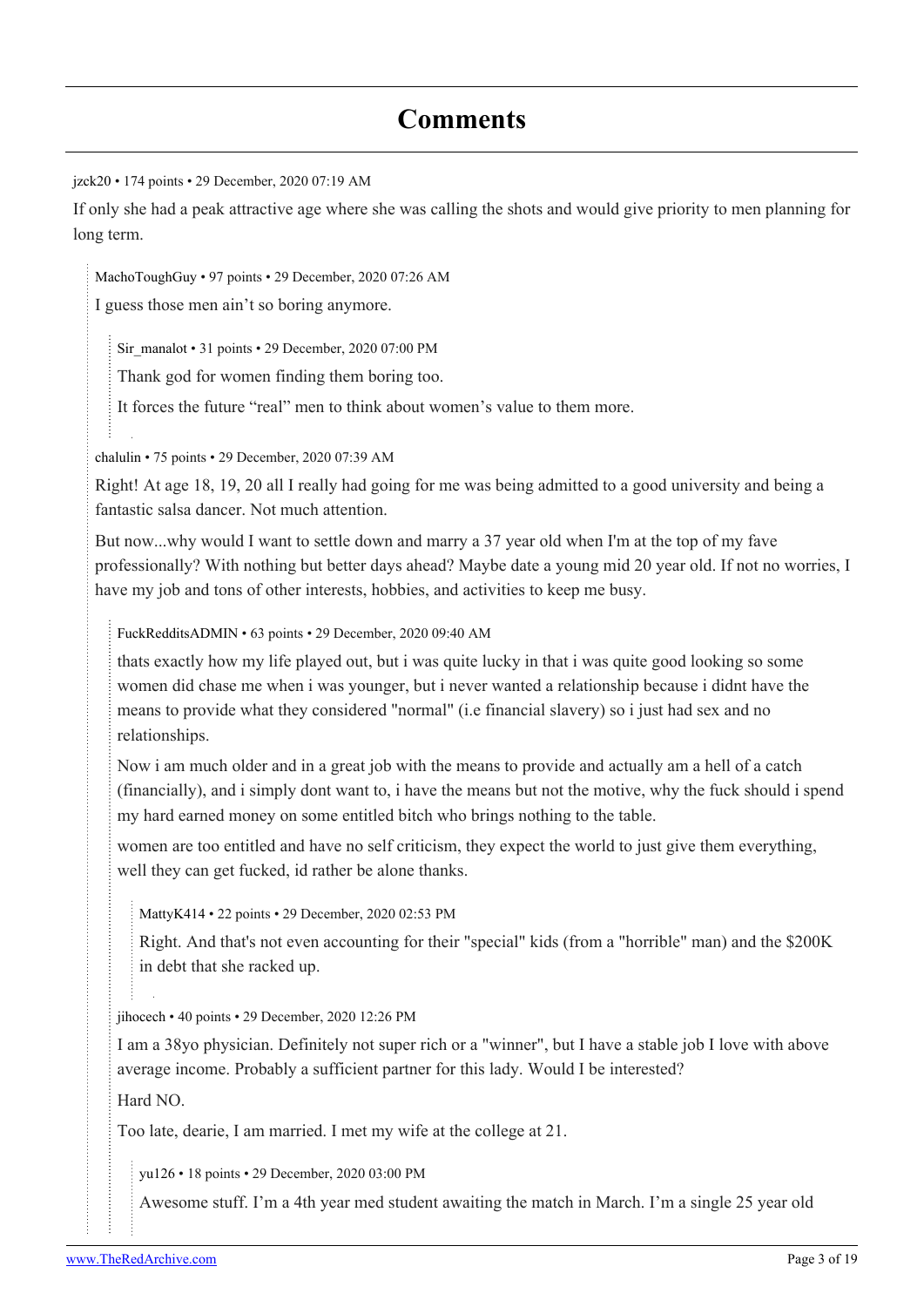guy. What advice would you have for me moving forward.

[jihocech](https://old.reddit.com/user/jihocech) • 23 points • 29 December, 2020 03:20 PM\*

Studying medicine is hard, working is even harder, use your time wisely. Learn as much as you can, when your brain is young and fresh. Be humble, find a friend and a mentor.

Concerning women: do not worry, focus on yourself, find a good department and a type of work you will like. They will find you.

I have a friend who was invisible at college. Average looking, slim, not tall, kind, nerdy, underestimates himself a lot. We meet once a year because he lives far. After graduation, almost every meeting he shows me pictures on his new girlfriend. He has no "game", he doesn´t chase, he just exists. He started with 30+ divorcees, but after few years...

[vtec\\_\\_](https://old.reddit.com/user/vtec__) • 6 points • 29 December, 2020 09:47 PM

is he a doctor? im assuming he has a good job/career

[jihocech](https://old.reddit.com/user/jihocech) • 10 points • 29 December, 2020 10:19 PM

He is. His career is good, but nothing special. Just a common doctor like many others.

### [42252252](https://old.reddit.com/user/42252252) • 5 points • 29 December, 2020 10:25 PM

Well you're already a step ahead, smart enough not to get married in med school. The stress is like a pressure cooker and you'll be going through so many job swaps and changes it's just too much to ask of a marriage unless you have a real solid foundation. Granted, dating will maybe be a bit harder after, as you find the gold diggers think it's a ticket to instant riches and convertibles. (Which may be, depending on malpractice insurance AFAIK) I've heard that it kinda helps to sift them out if you say you're a nurse for the first couple dates.

For some reason our local med students all hooked and split by the time they graduated. (At least the seven or so weddings I remember happening from our people. And I'm no MD, just worked on a project with the college that let me mingle with 'em a bit.)

Good luck out there!

[happychickenpalace](https://old.reddit.com/user/happychickenpalace) • 3 points • 30 December, 2020 12:45 AM

On the other hand I will also argue that being in a relationship could actually serve as a boost to make you feel happier and work harder - granted, only IF you are in a good, proper, loving relationship.

Source: my late dad who pulled off the seemingly impossible feat of studying law in his mid-40s while also balancing his day job, his side business and being a father at the same time.

Here's the thing though, the majority of relationships you will see out there are actually **relationshits**, as Uncle Terrence Popp called them, so you're better off most of the time just focusing on your studies.

[42252252](https://old.reddit.com/user/42252252) • 3 points • 30 December, 2020 11:16 PM

A good relationship, with a good woman, can do a lot of beneficial things, not just enhance your productivity and life happiness. The problem is the sorts of environments, social support structures, and cultural norms that produce such people are critically rare. Chances are, even if you have one, the paradise won't last forever as new friends, new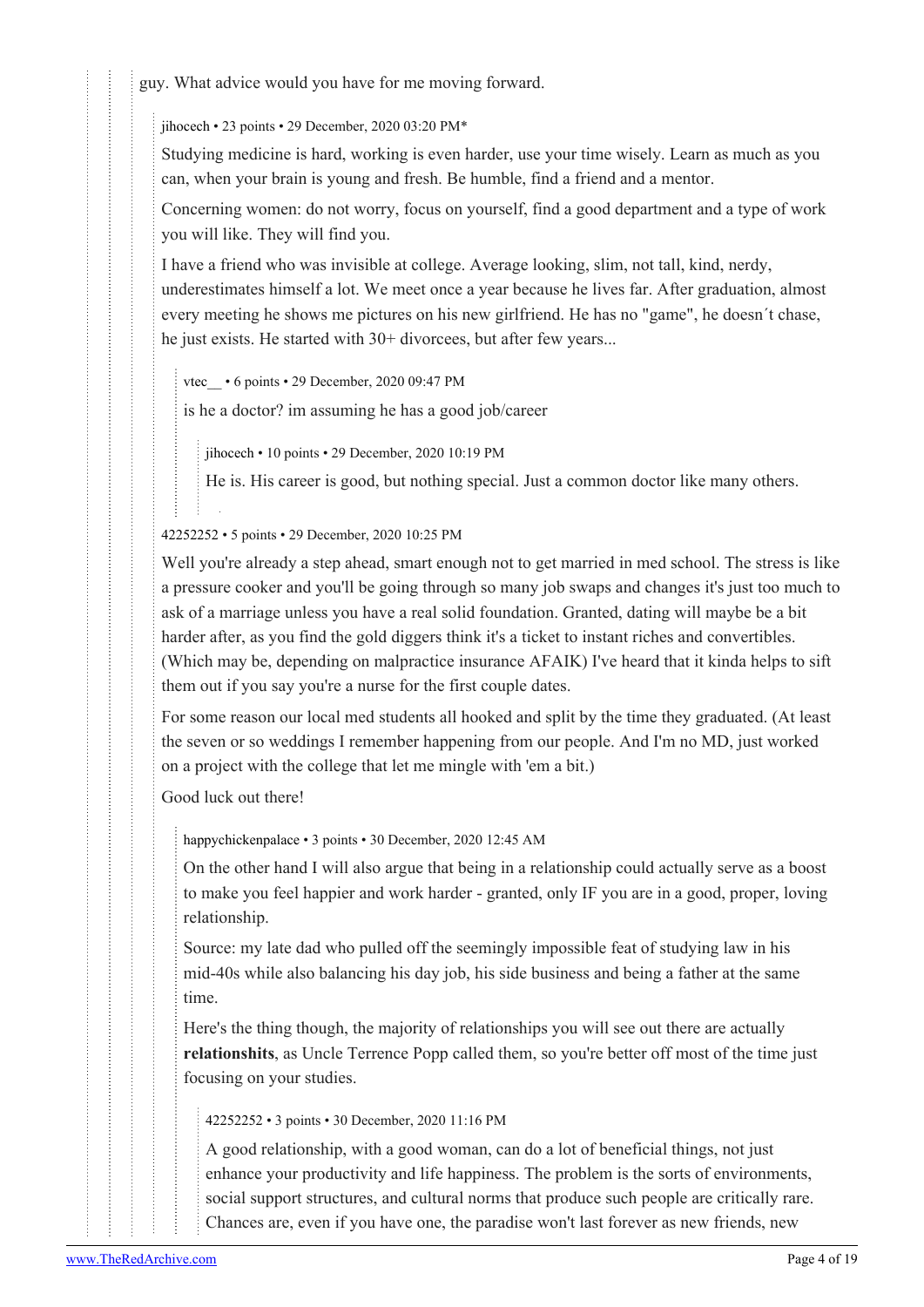coworkers, new classmates, and so on will pollute your home with the same hypergamous nonsense as the rest.

It's cliché to say "they don't make 'em like they used to" but it's mostly true, with an additional drawback that they don't have stocks of spare parts, and the knowledge base for maintaining the platform is disappearing. A bit like trying to use mechanical typewriters in a modern setting, it's an uphill battle.

 Far from impossible, but it's not as easy as "lol just find a good one like damn" or "well go to church, that's where the good ones are!" as if there aren't multiple vectors of damage so simply mitigating. I can only think of two marriages out of at least 100+ in my life I've seen and thought it's something I would want for myself. Not a great success rate....

[kyledontcare](https://old.reddit.com/user/kyledontcare) • 25 points • 29 December, 2020 10:36 AM

Remember men: Keep the video game console warm, Netflix at the ready, and your favorite pizza delivery place on speed dial.

[PsyMonk-](https://old.reddit.com/user/PsyMonk-) • 20 points • 29 December, 2020 03:49 PM

Pizza will make you fat, lazy and poison your mind with unnecessary glucose rush. Lift weights, eat healthy, retain the warrior mantra. Pure mind, pure body, pure soul. Meditate, meditate while you lift, cook, meditate while you cook, nourish yourself, make nourishment meditation too. Always hold the reins of the animal your brain is and control your consciousness to never go back on your beliefs and acquired truths.

[Mister\\_Mask](https://old.reddit.com/user/Mister_Mask) • 20 points • 29 December, 2020 03:54 PM

Only if you eat it everyday. There's no need to be a purist. Enjoy your life. Pizza ain't that bad anyway. Good source of carbs ('specially if you're lifting).

[PsyMonk-](https://old.reddit.com/user/PsyMonk-) • 1 point • 3 January, 2021 10:44 AM

That's all I meant, don't eat it every day. Pizza cheat day is more than fine with me, have your fill once a week, but don't be lazy either, it'll eat at your mind and make you feel bad about yourself. It's better to stay active to live longer anyway. More time to enjoy the hobbies you like.

[OdinStat](https://old.reddit.com/user/OdinStat) • 8 points • 29 December, 2020 05:04 PM

Not everyone aspires to be sub- 12% body fat lol

[PsyMonk-](https://old.reddit.com/user/PsyMonk-) • 1 point • 3 January, 2021 10:40 AM

10~14% is fine. But there's a surreal state of mind that lingers when you're below that. I can't really explain it but you feel like your sweat has testosterone. It feels amazing is all I can say, oh and it makes your meals taste soooo much better. It's like I smoked the best weed, but I feel that high all day and night.

[deleted] • 6 points • 29 December, 2020 05:47 PM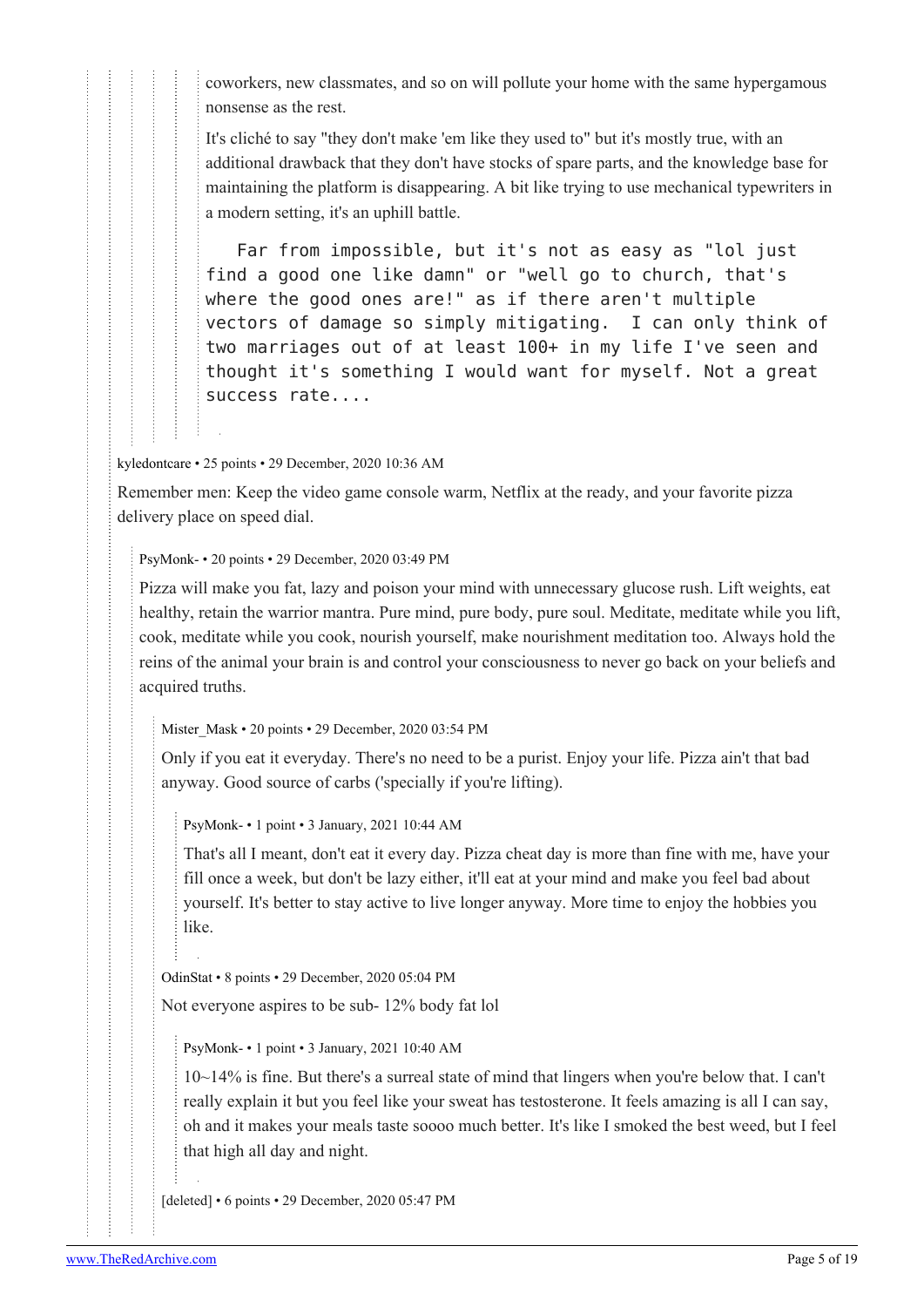Good advice but I allow a cheat pizza day!

[cjohn3b](https://old.reddit.com/user/cjohn3b) • 3 points • 30 December, 2020 10:06 PM

Only cheat meal for me :)

[PsyMonk-](https://old.reddit.com/user/PsyMonk-) • 1 point • 3 January, 2021 10:29 AM Same :)

[PsyMonk-](https://old.reddit.com/user/PsyMonk-) • 2 points • 3 January, 2021 10:30 AM

Pizza cheat day all the WAY xD

warlocc • 4 points • 29 December, 2020 08:52 PM

The joy of the manosphere is we're free to be fit and zen, or fat and lazy, or anything in between, and still have respect for one another.

[PsyMonk-](https://old.reddit.com/user/PsyMonk-) • 1 point • 3 January, 2021 10:28 AM

Yup, but I also don't want him to die of a heart attack at 45 cause "those pizzas were just too good I couldn't help it". I use to be overweight all my youth and only got fit when I was 20. Now looking at my elders, I feel I should always remind my brethren to take care of themselves unlike the harpies we've sworn to never marry (again).

[\\_Nequis\\_](https://old.reddit.com/user/_Nequis_) • 3 points • 30 December, 2020 01:24 AM

Foul heretic, maybe what you people pass for pizza abroad poisons you, I've seen what you barbarians call pizza and let me assure you it isn't real pizza.

[PsyMonk-](https://old.reddit.com/user/PsyMonk-) • 1 point • 3 January, 2021 10:24 AM

I mean there's ways to make it healthy, but you still shouldn't gorge on it by eating it too often. Regardless of "how" you make it, you only have so much stomach space in a 16 hour day so you have to get all your daily nutrients in before you think of stuffing yourself with pizzas.

[happychickenpalace](https://old.reddit.com/user/happychickenpalace) • 8 points • 30 December, 2020 12:49 AM

Don't be the male equivalent of a wine lady. If you resolve to be alone, get healthy, productive hobbies for yourself. Netflix is junk food for the brain.

We must keep cultivating our muscles and our brains, especially as we continue to age. Exercise and dabble in craftsmanship instead.

[kyledontcare](https://old.reddit.com/user/kyledontcare) • 6 points • 30 December, 2020 01:19 AM

Everything in moderation. I have plenty of hobbies.

[jihocech](https://old.reddit.com/user/jihocech) • 2 points • 30 December, 2020 10:43 AM

Netflix is junk food

I agree. There are plenty of good films even from the US, when you watch European and Japanese movies as well, one life is not enough.

[PsyMonk-](https://old.reddit.com/user/PsyMonk-) • 1 point • 3 January, 2021 10:51 AM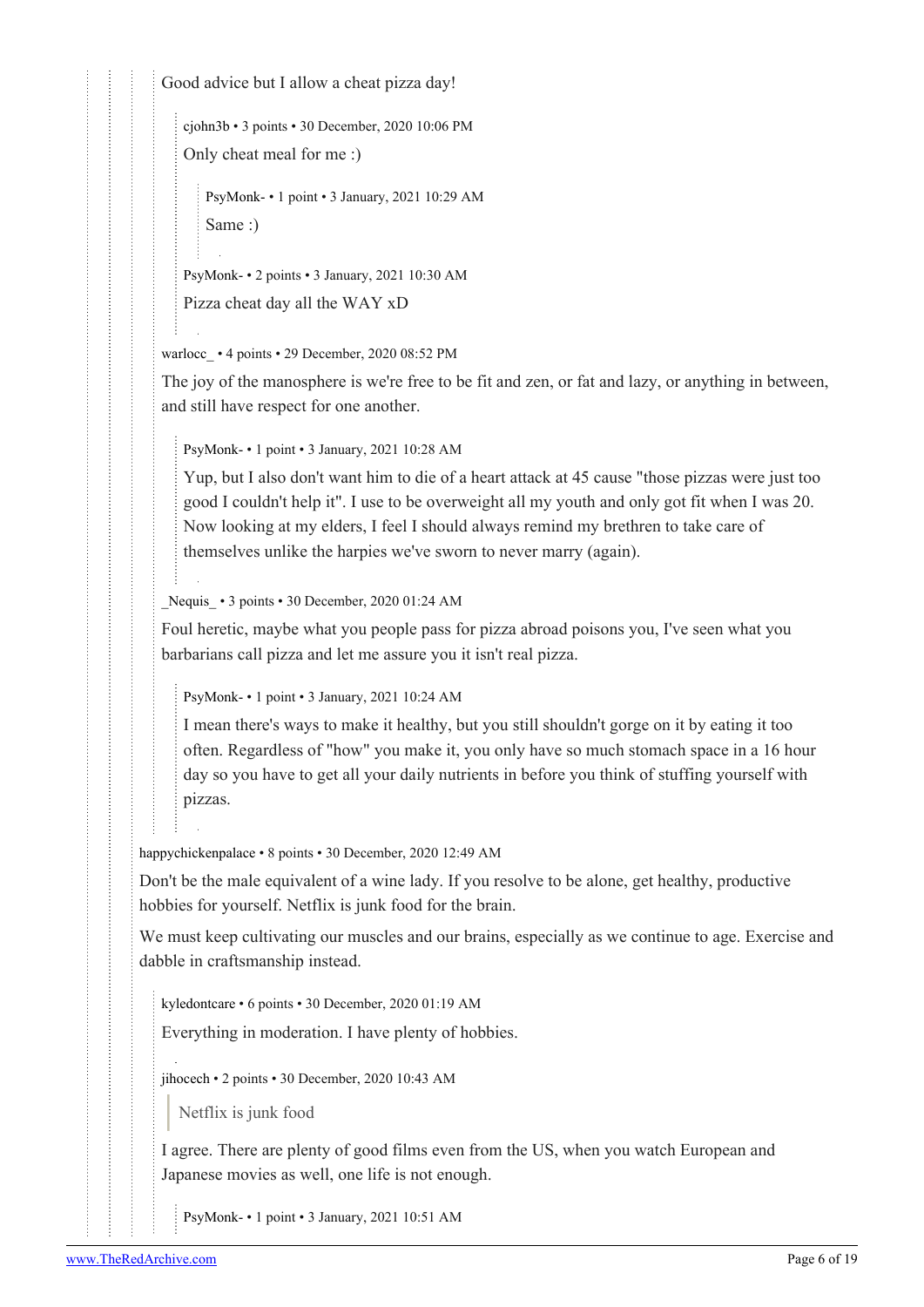One life really isn't enough to see it all but what bothers me is my memory, I can't remember the movies I watch as well as movie critics and stuff, the way others speak about movies is so fresh they can recollect most of the film even those from years ago, me? For some reason I've been forgetting a lot recently. I'd watch a movie and forget most of it in a few days. At least new movies are mostly trash so I don't have to bother wasting more head data space to remember the woke PC trash.

[Traksimuss](https://old.reddit.com/user/Traksimuss) • 10 points • 29 December, 2020 11:40 AM

Well, you would need a more balanced and rational person to make this decision. We could call him, father. Else this is example when woman follows her vagina the whole life and ends up with cats.

[CuriousIncel2](https://old.reddit.com/user/CuriousIncel2) • 104 points • 29 December, 2020 06:58 AM

Women being fuckzoned. The shoe is well and truly on the other foot now.

[cjohn3b](https://old.reddit.com/user/cjohn3b) • 29 points • 29 December, 2020 02:34 PM

Warms my heart on these cold winter days

[BluepillProfessor](https://old.reddit.com/user/BluepillProfessor) • 13 points • 29 December, 2020 04:28 PM It really does! I think that makes us bad men.

[deleted] • 12 points • 29 December, 2020 05:48 PM Bad boys bad boys, whatcha gonna do? oh.. us apparently.

[jihocech](https://old.reddit.com/user/jihocech) • 6 points • 30 December, 2020 10:43 AM

A bit of schadenfreude is not a sin.

[TheApricotCavalier](https://old.reddit.com/user/TheApricotCavalier) • 9 points • 29 December, 2020 05:03 PM

meh, still not interesed. Its a dirty game & they can only drag you down with them

[popthatpill](https://old.reddit.com/user/popthatpill) • 1 point • 1 January, 2021 05:37 PM

The shoe is well and truly on the other foot now.

Not really. A woman who gets platezoned is still getting sex from a high-status guy. A guy who gets friendzoned is getting nothing.

[PsyMonk-](https://old.reddit.com/user/PsyMonk-) • 2 points • 3 January, 2021 10:55 AM

I really hope religion is right and hell exists because at this point its the only way I see women not winning in the end. I guess on Earth you could say they may not kill themselves as often as men but they do live miserably in larger numbers than we do, so there's that.

We're happier longer than them even while friendzoned, they fuck but are so unloved it eats at them worse than us because they're social creatures. We can plug our hole of being friendzoned with so much, movies, anime, games, porn, gym, studying, making money, inventing, art, etc.

They can't plug being fuckzoned so they just fuck even more. At some point, it becomes losing regardless of how much they fuck, STD's, mental illness, risk of disappearing or being hurt.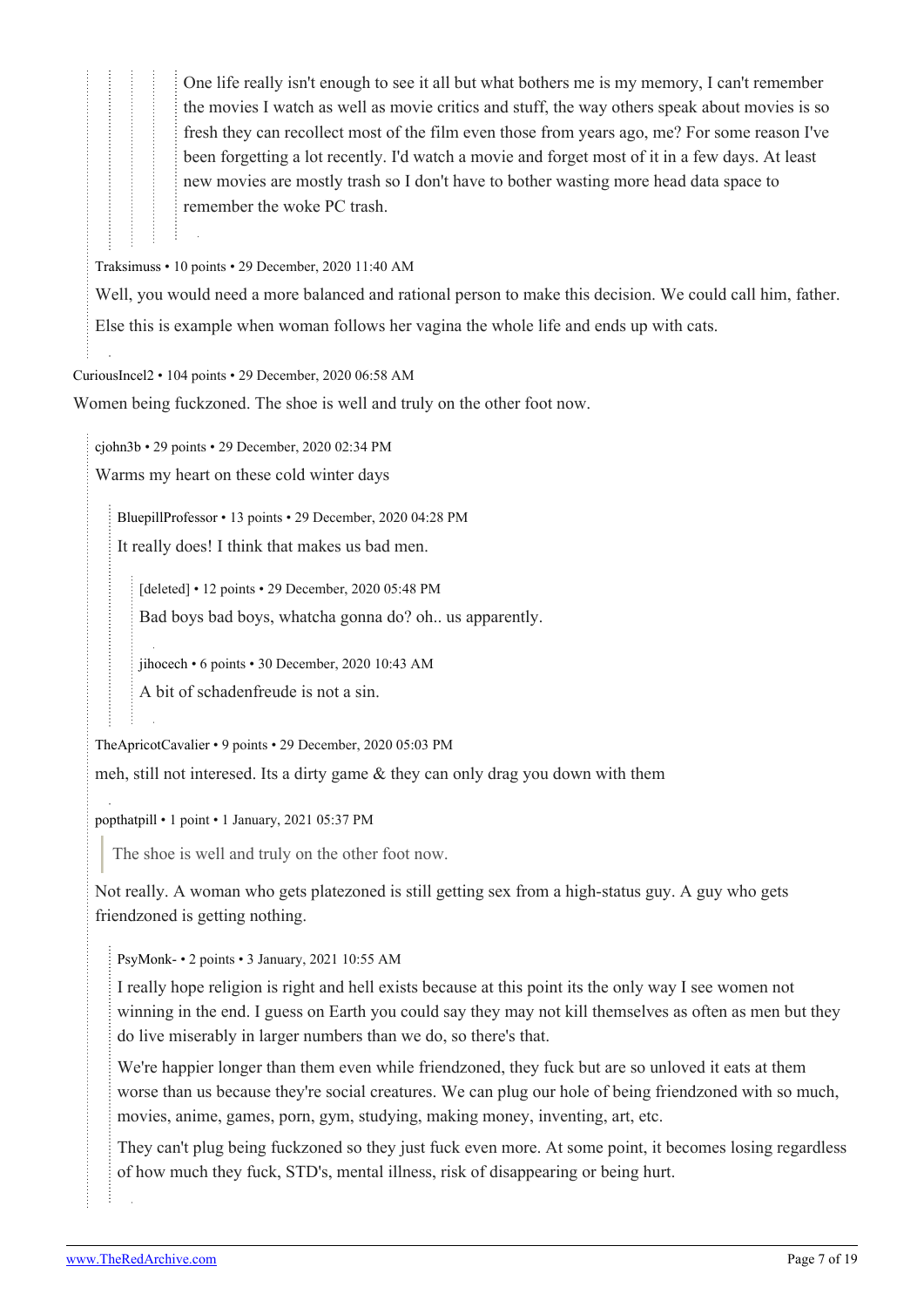[FuckRedditsADMIN](https://old.reddit.com/user/FuckRedditsADMIN) • 94 points • 29 December, 2020 09:35 AM

When a man complains about not being able to find a girl to fuck, he is told its his fault and he needs to work on himself so that he provides value to the woman, its entirely 100% his fault.

When a woman complains about not being able to find a man to commit, she is told its his fault and he needs to work on himself so that he provides value to the woman, its entirely 100% his fault.

Yeah get fucked bitches, if he doesn't want to commit to you its YOUR FAULT and YOUR PROBLEM.

People commit to people who add value to their lives and they want to be around, nobody commits to a talking vagina, if they dont commit to you, its because your personality is fucking awful and all you bring to the table is sexual relief.

[jihocech](https://old.reddit.com/user/jihocech) • 10 points • 29 December, 2020 12:46 PM

Well, it is "fault" of those men they do not want to commit. But should they commit? Should they even want to commit? It is their freedom and wildness that makes those men attractive.

I do not believe she was dating some shy good-hearted Tolkien fan.

[TheApricotCavalier](https://old.reddit.com/user/TheApricotCavalier) • 9 points • 29 December, 2020 05:04 PM

everything is a mans fault because men do everything.

[Jetrous](https://old.reddit.com/user/Jetrous) • 64 points • 29 December, 2020 08:42 AM

Pretty much yelled at me = gave me a definitive answer after hysteric episode on my part, pushing the relationship to the limit with my insecurities about a stable and happy life.

Girls will never realize that the utopia they created for themselves will tear them down. They burn through all they have to offer and wonder, too late, what the shit is happening.

The biggest ilusion our brain is playing on ourselves is that we can be happy when we have everything we want. We can't.

silly birb • 30 points • 29 December, 2020 10:27 AM

Sounds as if nature gave women beauty in youth so that they could invest it on building a man's affection towards her...

[FuckRedditsADMIN](https://old.reddit.com/user/FuckRedditsADMIN) • 24 points • 29 December, 2020 09:43 AM

The biggest ilusion our brain is playing on ourselves is that we can be happy when we have everything we want. We can't.

everyone needs a struggle to be happy, a sort of continual war where progress in it makes you feel satisfaction.

in the past a woman's marriage/family was her struggle she would try and be a better wife and try and raise great kids, it was hard, but her success genuinely made her happy (as it should).

Now they have nothing they get to sit in misery wondering why nobody values them anymore.

[NewYorkStorkExchange](https://old.reddit.com/user/NewYorkStorkExchange) • 62 points • 29 December, 2020 08:54 AM\*

I have always wanted a family with traditional values. The white picket fence in the countryside.

She just wanted to get fucked by every man in the neighborhood before choosing which one she would settle down with. My wife and I talked about this just tonight, the men she's looking for are in her 20's where she left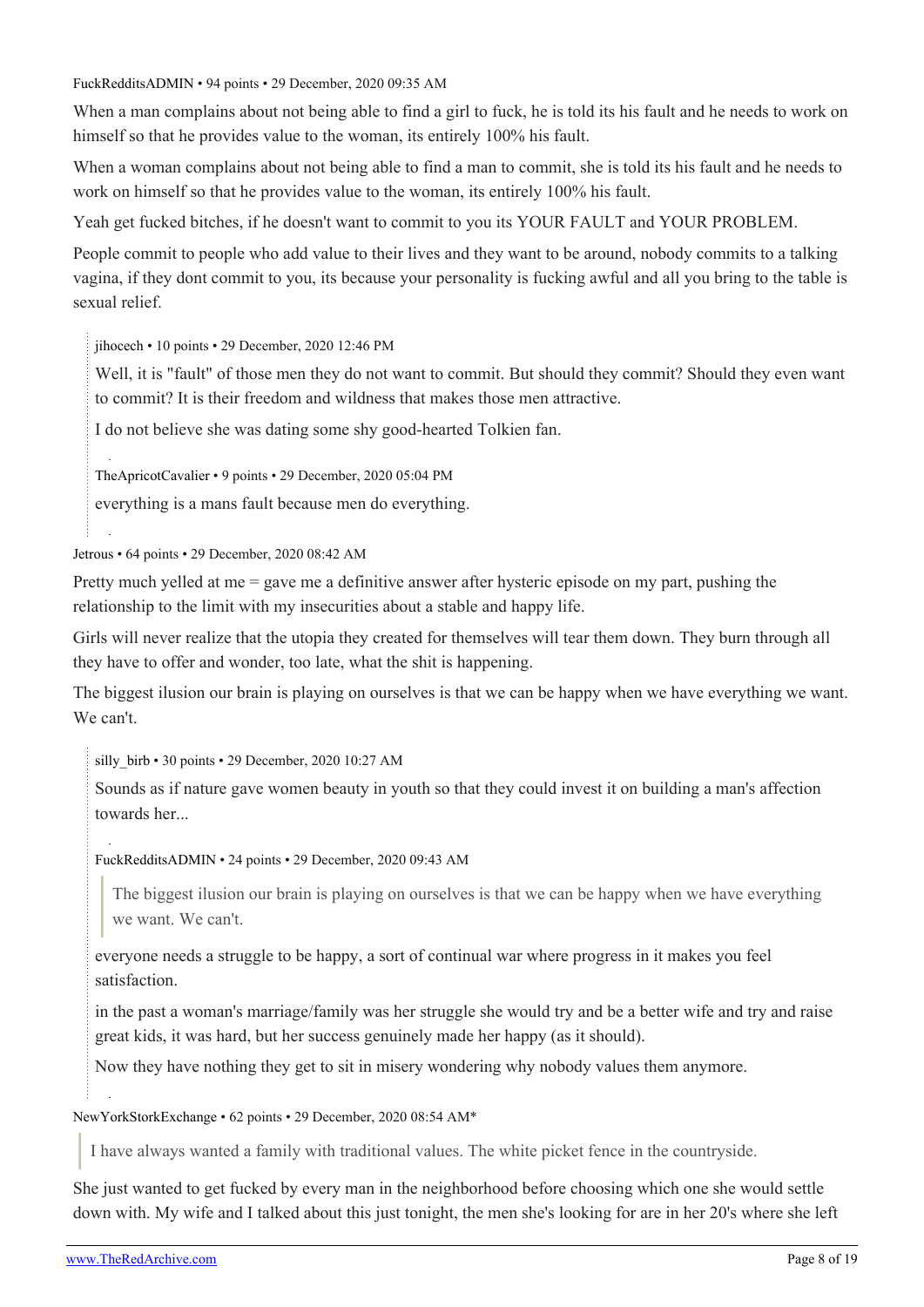them. Truly marriage oriented women find men who are marriage oriented and vice versa. Women like this are little children who can't accept the consequences of their own actions. OLD helped ruin so many women.

[FuckRedditsADMIN](https://old.reddit.com/user/FuckRedditsADMIN) • 42 points • 29 December, 2020 09:46 AM

Exactly bang on!

Where are all the idealistic men who where raised to believe in a natural eternal union between his sweet heart and himself, while at the same time, wanting a 37 year old, with a long extensive sexual history and almost negligible fertility window?

Wow it really is a mystery that one.

### [FuckRedditsADMIN](https://old.reddit.com/user/FuckRedditsADMIN) • 50 points • 29 December, 2020 09:50 AM

just for your own satisfaction in case you dont realise, women like her grow more and more bitter and miserable as they start seeing young women with their dream life of a loving husband and a lovely family and it tears them apart knowing it will never be you.

As a man i dont think i have ever seen a married man and been jealous of his family unit (as it seems more obligation/responsibility than pay off) but to women it seems like security and acceptance.

enjoy your miserable life lady, you chose this :)

### [Divine-Nemesis](https://old.reddit.com/user/Divine-Nemesis) • 25 points • 29 December, 2020 11:33 AM

I'm 42, single, no kids, never been married and couldn't be happier as all my friends who blissfully in love back in the days are miserably divorced with child payments. Girls see me as insta daddy...........lol. My oldest godson is 14 now and he was the first baby I ever held the day he was born. Why would I put anymore investment in someone else's failure? I love my Godkids as my own blood and get all the best aspects of kids without the responsibility. Why would I want different? If I need to bust a nut so bad, there are TONS of ways without baggage.

[FuckRedditsADMIN](https://old.reddit.com/user/FuckRedditsADMIN) • 16 points • 29 December, 2020 11:39 AM

Couldn't agree more, i have nephews for when i want to be a dad or do dad things, with the added benefit of palming them off guilt free when they become a pain in the ass.

I think there is a sense of liberty and freedom that enhances your life when you know you are not bound to any court condition or contract of love so that if your partner suddenly decides they dont love you anymore you face financial ruin.

Thanks very much feminism and modern women, you have allowed men like us to live our best life without you, and without having to bail you out anymore. enjoy your life, as we are enjoying ours :)

[Divine-Nemesis](https://old.reddit.com/user/Divine-Nemesis) • 11 points • 29 December, 2020 11:47 AM

Love it brother, isn't freedom great? Everytime I feel lonely, I just talk to my brother or friends and within ten minutes, they are always bitching about their exes, child support, or even current wives or girlfriends. I think the age of feminism is rebirthing a new age of masculinity. Slow but steady, I think guys are sick of being stomped on. Personally I think the Amber Heard cunt opened up the eyes that woman are, and have been lying, about abuse and playing the victim role. Men are just as much victims! I've had a drunk ex beat the shit out of me (I don't believe in hitting women) and the cops came and were trying their best to take ME to jail at MY place when my face was covered in blood and the only bruise she had was from falling down so much cause she could hardly stand.

[deleted] 29 December, 2020 11:51 AM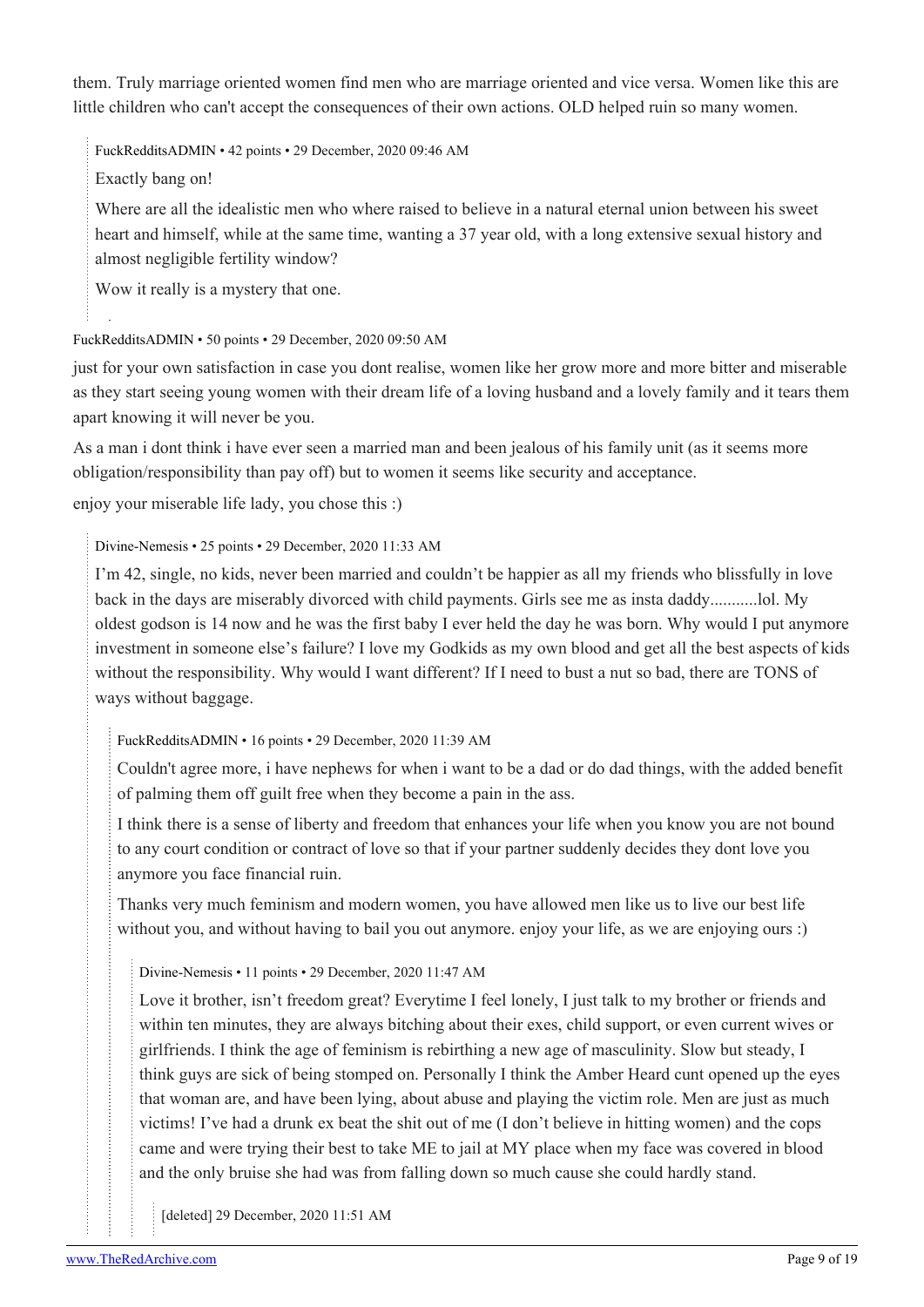### [removed]

[shrinkshooter](https://old.reddit.com/user/shrinkshooter) • 8 points • 29 December, 2020 01:04 PM

Shame on you for this, you have basically been manipulated

It's not manipulation, it's instinct. Feminism and woman-centered politics has magnified the natural manifestation of this instinct in society and reinforced it, yes, but males are naturally averse to physical violence against females, just like you don't find a pile of dung to look appetizing.

I know what your point is but you're not giving enough credit to our default inclinations. Practically everything we do is rooted in instinct, oftentimes under layers of obfuscation and rationalization.

[BluepillProfessor](https://old.reddit.com/user/BluepillProfessor) • 2 points • 29 December, 2020 04:30 PM

just like you don't find a pile of dung to look appetizing.

But that's just social conditioning InCEl.

[Divine-Nemesis](https://old.reddit.com/user/Divine-Nemesis) • 5 points • 29 December, 2020 11:54 AM

I know it's the way I was raised but in now, I wish that fight had happened today because I just might decide I identify as a female during the fight, but after the fight, I'll go back to identifying as a male. Hell that's what Hollywood said is reality and it's been plastered in our brains that gender is fluid so I'll still keep men don't hit women but since gender is so "fluid" these days, my defense will be "but I was a woman when I hit her"

[deleted] 29 December, 2020 12:00 PM [removed]

[Divine-Nemesis](https://old.reddit.com/user/Divine-Nemesis) • 5 points • 29 December, 2020 12:10 PM

You're absolutely right. I'm 42 so it's so ingrained that it's not even voluntary. I still can't see myself reacting but the logical side says that if you want equality, you get equality. Not just the parts that are convenient to you. That's the problem with modern day feminism. They scream equality but when something happens they don't like, they scream abuse. I use to be the guy that anytime I saw a guy getting aggressive with a woman, I ran to her aid. Nowadays when I see it, the first thought is homeboy has just had enough of her shit.

[jihocech](https://old.reddit.com/user/jihocech) • 1 point • 30 December, 2020 10:55 AM

There is a great scene about equality in the "Ghost dog" movie:

[https://www.youtube.com/watch?v=Yg2-\\_nkFhe4](https://www.youtube.com/watch?v=Yg2-_nkFhe4)

[ThatDamnedRedneck](https://old.reddit.com/user/ThatDamnedRedneck) • 4 points • 29 December, 2020 01:11 PM

Read up about the Duluth model. There's a good reason a lot of guys act like this.

[Tsnacker77](https://old.reddit.com/user/Tsnacker77) • 45 points • 29 December, 2020 09:02 AM

Poor thing. She's running out of time....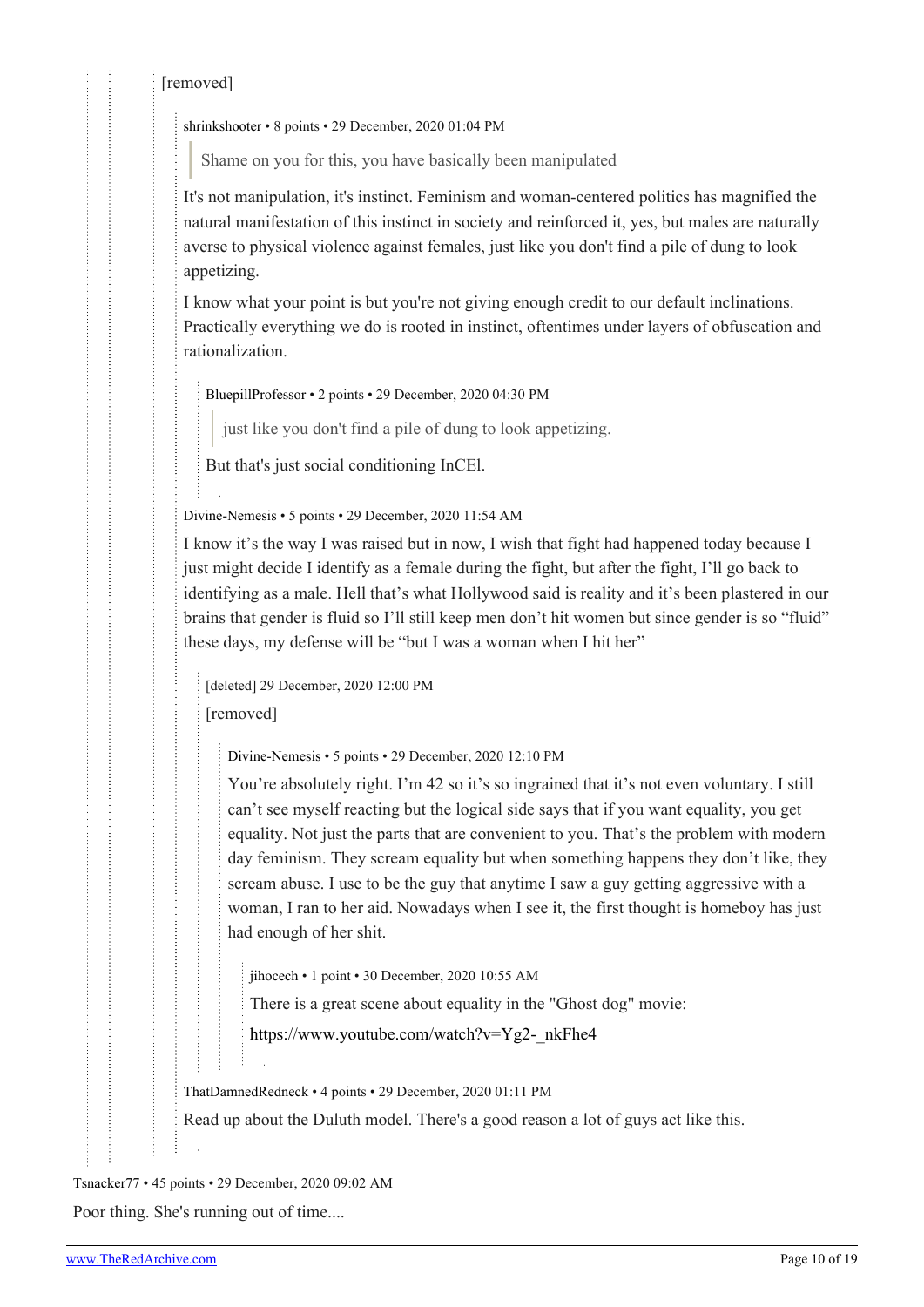Dare I ask what she has been doing for the past 16 years? Judging by her story Im getting body count of at least 3 a year on average, x 16, that equals  $= 48$ .

48 is the low end sum. I did the math from age 21 to 37. If we add her "time wasters" from lets say 15/16 lost virginity to 21 we can easily get to a body count of 50. Yes, 50.

But, as most women project their failures onto men: they were "wasting my time"

[kyledontcare](https://old.reddit.com/user/kyledontcare) • 30 points • 29 December, 2020 11:01 AM

She literally f\*\*\*ed her time all away.

[cjohn3b](https://old.reddit.com/user/cjohn3b) • 3 points • 30 December, 2020 11:04 PM

How dare you ask that question and then do the math. HOW DARE YOU!

[jmpires](https://old.reddit.com/user/jmpires) • 34 points • 29 December, 2020 11:50 AM

Do these people... who basically wait for their 40's to have a kid... really want to be raising a TEENAGER in their late 50's? On top of all the dentist appointments and pta meetings in the previous years.

I am 41 and truly conforted by the fact my oldest kid already helps raising his brother and sister, and is just a couple years away from his own driving license.

The way I see things now, the slightest delay to life plans becomes a nightmare a few years down the road.

[BluepillProfessor](https://old.reddit.com/user/BluepillProfessor) • 19 points • 29 December, 2020 04:32 PM

raising a TEENAGER in their late 50's?

Doing it. Don't recommend. I got out of the hospital after my heart attack and my older son was with his mom picking me up. My teenage son couldn't be bothered to even come out of his room.

"What? I thought it was just minor heart surgery," he says without a trace of irony.

[dorballom09\[](https://old.reddit.com/user/dorballom09)[S\]](https://theredarchive.com/r/WhereAreAllTheGoodMen/comments/km7i8d/almost_37_cc_rider_is_now_worried_about_her_future/) • 7 points • 30 December, 2020 06:10 AM

My dad had a heart attack around 13. I was too young to grasp the gravity of the situation and it was a minor attack. Still I went to the hospital few times till he got out.

I hope you are doing good now. Stay healthy man.

[BluepillProfessor](https://old.reddit.com/user/BluepillProfessor) • 5 points • 31 December, 2020 01:20 AM

Thanks. [Doc said it was just like the last starship launch. The machine is fine. Just a little blocked](https://www.theguardian.com/science/2020/dec/10/spacex-starship-sn8-explodes-on-landing-after-test-flight) [plumbing but we got it before it exploded.](https://www.theguardian.com/science/2020/dec/10/spacex-starship-sn8-explodes-on-landing-after-test-flight)

[Chiliresident](https://old.reddit.com/user/Chiliresident) • 27 points • 29 December, 2020 08:44 AM

Yet she picks "time wasters" over and over it seems. Claims to want a traditional life yet selects men who have no interest in said lifestyle. At least she is aware that traditional minded men don't want high mileage carousel riders. Once women are attracted to and indulge in commitment avoidant men, the game is over for them - you are wasting your own time as she will show you with her actions the white picket fence dream is just that. - a mirage to help her cope with her being a massive failure in life.

[Buchwild](https://old.reddit.com/user/Buchwild) • 8 points • 29 December, 2020 09:26 AM

Hey hey hey, no shaming here. I wouldn't call a guy she's known for 2 months a time waster.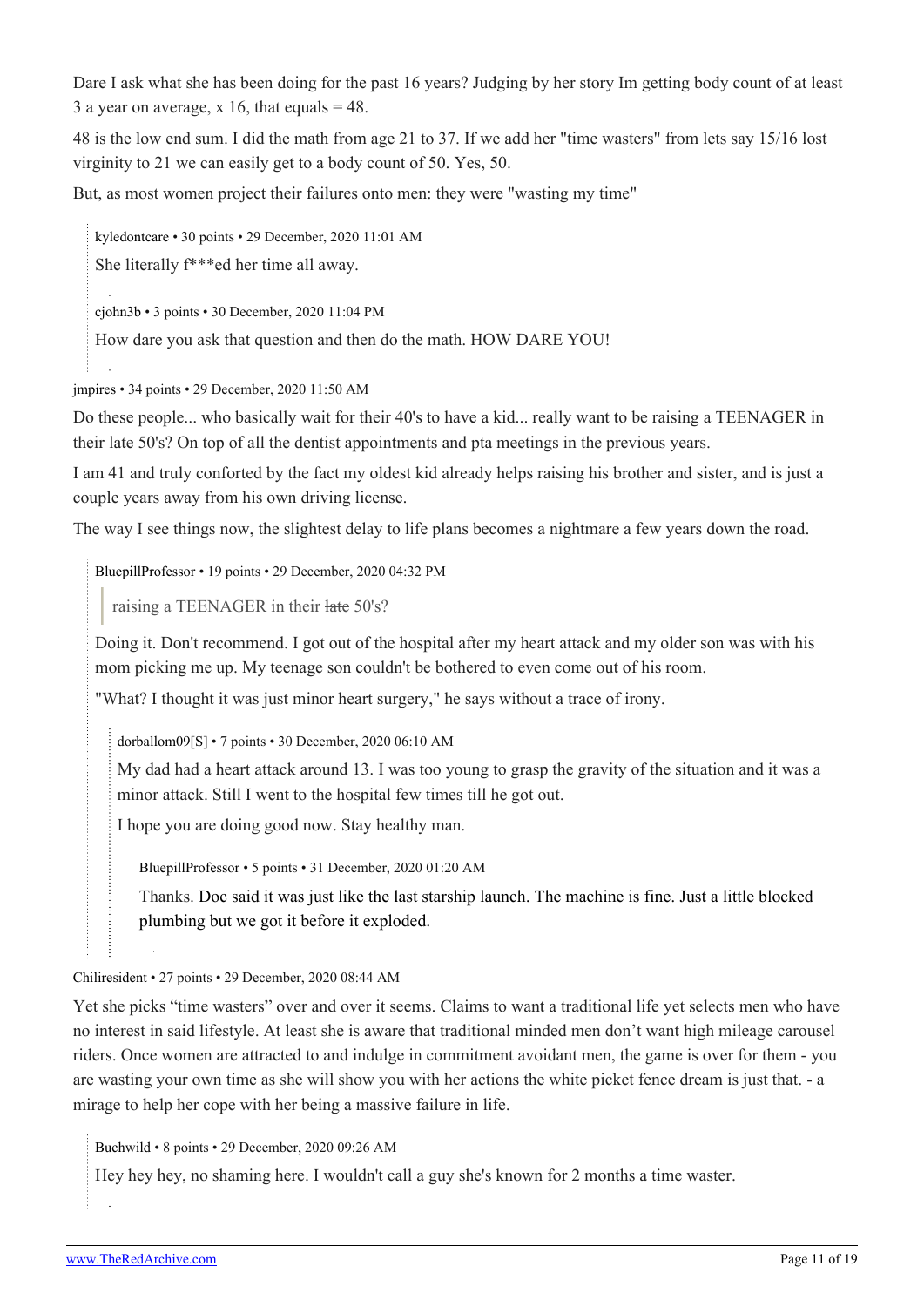# [deleted] 29 December, 2020 09:08 AM

### [deleted]

[kyledontcare](https://old.reddit.com/user/kyledontcare) • 17 points • 29 December, 2020 10:58 AM

Hope she enjoys that job and it better pay well, she'll need it for cryo.

[NoonTimeHoopsMVP](https://old.reddit.com/user/NoonTimeHoopsMVP) • 5 points • 29 December, 2020 11:44 PM

What is the story behind the flair?

I have seen it a few times. Got me wondering.

[dorballom09](https://old.reddit.com/user/dorballom09)[\[S](https://theredarchive.com/r/WhereAreAllTheGoodMen/comments/km7i8d/almost_37_cc_rider_is_now_worried_about_her_future/)] • 4 points • 31 December, 2020 06:47 AM

Let me show you a good story behind flair.

<https://imgur.com/a/DtNNyEe>

Against Hate Subreddits launched a big scale attack on us back then. Our men held their ground and roasted those idiots like champ haha.

[ONEJOHNSON](https://old.reddit.com/user/ONEJOHNSON) • 24 points • 29 December, 2020 10:29 AM

She wasted her good desirable years being a whore, and now in her delusional post wall years she considers men who only want to fuckzone her to be wasting her time, never once considering that she making demands of mens best years after wasting hers is infact WASTING his time..

[AngryCockOfJustice](https://old.reddit.com/user/AngryCockOfJustice) • 24 points • 29 December, 2020 09:45 AM

Why the fuck do these women have an intrinsic desire to pop up one or two kids out of wedlock who'll end up as convicts?

[drunk-on-juice](https://old.reddit.com/user/drunk-on-juice) • 16 points • 29 December, 2020 01:09 PM

Why the fuck do these women have an intrinsic desire to pop up one or two kids out of wedlock who'll end up as convicts

I think for women it's instinctual to both birth and raise children; it's the same for men to some extent. They're women who early in life sworn they would never have kids but as they start to get older  $(25+)$  they start to give in to their maternal instinct. Most women follow through and have kids; some get cats and dogs.

[jihocech](https://old.reddit.com/user/jihocech) • 5 points • 30 December, 2020 11:00 AM

It is instinct - and also status. A barren women is a spinster, women with children and grandchildren has respect. The Romans had a great word for it: "matrona".

[42252252](https://old.reddit.com/user/42252252) • 8 points • 29 December, 2020 10:37 PM

I used to think it was bunk, that everyone was better than instinctive, habitual creatures. The more I see the more I think those instincts are still totally in control, with rationalization forming a veneer of logic.

Evolutionarily it's best to use up her valuable gestation time with a guy who will thrive in a cruel world. Someone who can be a predator amongst prey, who can fight his way past survival to enjoy life at the top. It's easier to find someone like that in a prison over an accounting firm.

So, have the wolf sire a cub, then entice a nice housedog to come in and provide for the pack. Now she's fulfilling both ends of the evolutionary drive: Making successful (in the most base, natural sense) progeny while enjoying the benefits of a stable provider.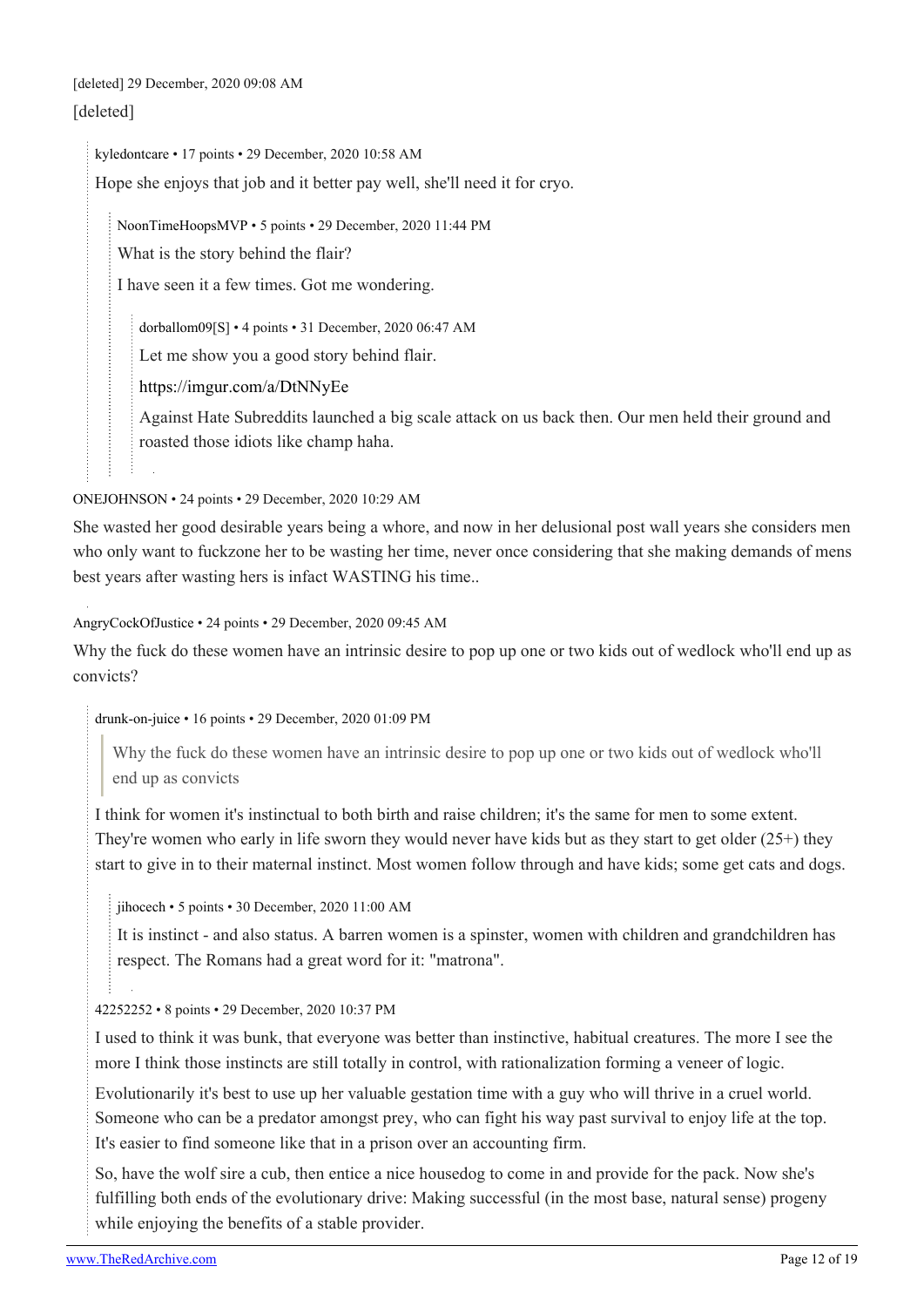[Traksimuss](https://old.reddit.com/user/Traksimuss) • 21 points • 29 December, 2020 11:37 AM

No lifelong commitment after meeting for sex for 2 months?

Oh those Peter Pan men, not doing what a woman in her (best hahaha) 37 years want.

[MRMRising](https://old.reddit.com/user/MRMRising) • 20 points • 29 December, 2020 01:11 PM

But she doesn't even try to understand why men don't want to commit or get married.

The fact is, marriage is a contract and not in the man's interest.

[Overkillengine](https://old.reddit.com/user/Overkillengine) • 22 points • 29 December, 2020 02:37 PM

She was running out of time a decade ago. She stuck around after the buzzer went off and she missed her shot, the game is over, the crowd has gone home, and the custodians would really like her to leave so that they can shut the place down.

[PsyMonk-](https://old.reddit.com/user/PsyMonk-) • 1 point • 3 January, 2021 11:10 AM LOOOOOOOOOOOL

[SylvestorTalone](https://old.reddit.com/user/SylvestorTalone) • 21 points • 29 December, 2020 02:50 PM

''I have always wanted a family with traditional values. The white picket fence in the country side''

Oh! Just a quick round on the CC first though. Only a quick one I promise, just one go around then straight off I swear. Wtf hapened I'm 35 with no man, tired of men with their commitment issues.

[dorballom09](https://old.reddit.com/user/dorballom09)[[S\]](https://theredarchive.com/r/WhereAreAllTheGoodMen/comments/km7i8d/almost_37_cc_rider_is_now_worried_about_her_future/) • 5 points • 30 December, 2020 06:00 AM The thots on the CC go round and round round and round, round and round. the thots on the CC go round and round, all through the town.

[Overlordofwhatever](https://old.reddit.com/user/Overlordofwhatever) • 18 points • 29 December, 2020 06:55 AM All I can say is lol lol lol lol. Also men are tired of you

[MattyK414](https://old.reddit.com/user/MattyK414) • 18 points • 29 December, 2020 02:51 PM

37 Single

### TRADITIONAL

That's 20+ years of horsing around.

[jihocech](https://old.reddit.com/user/jihocech) • 4 points • 30 December, 2020 11:13 AM

37yo traditional single women were nuns.

[nicethingyoucanthave](https://old.reddit.com/user/nicethingyoucanthave) • 17 points • 29 December, 2020 04:53 PM

I have always wanted a family with traditional values

bullshit.

Women who want that life **while they're still young and hot** are so exceedingly rare that, even with unrealistic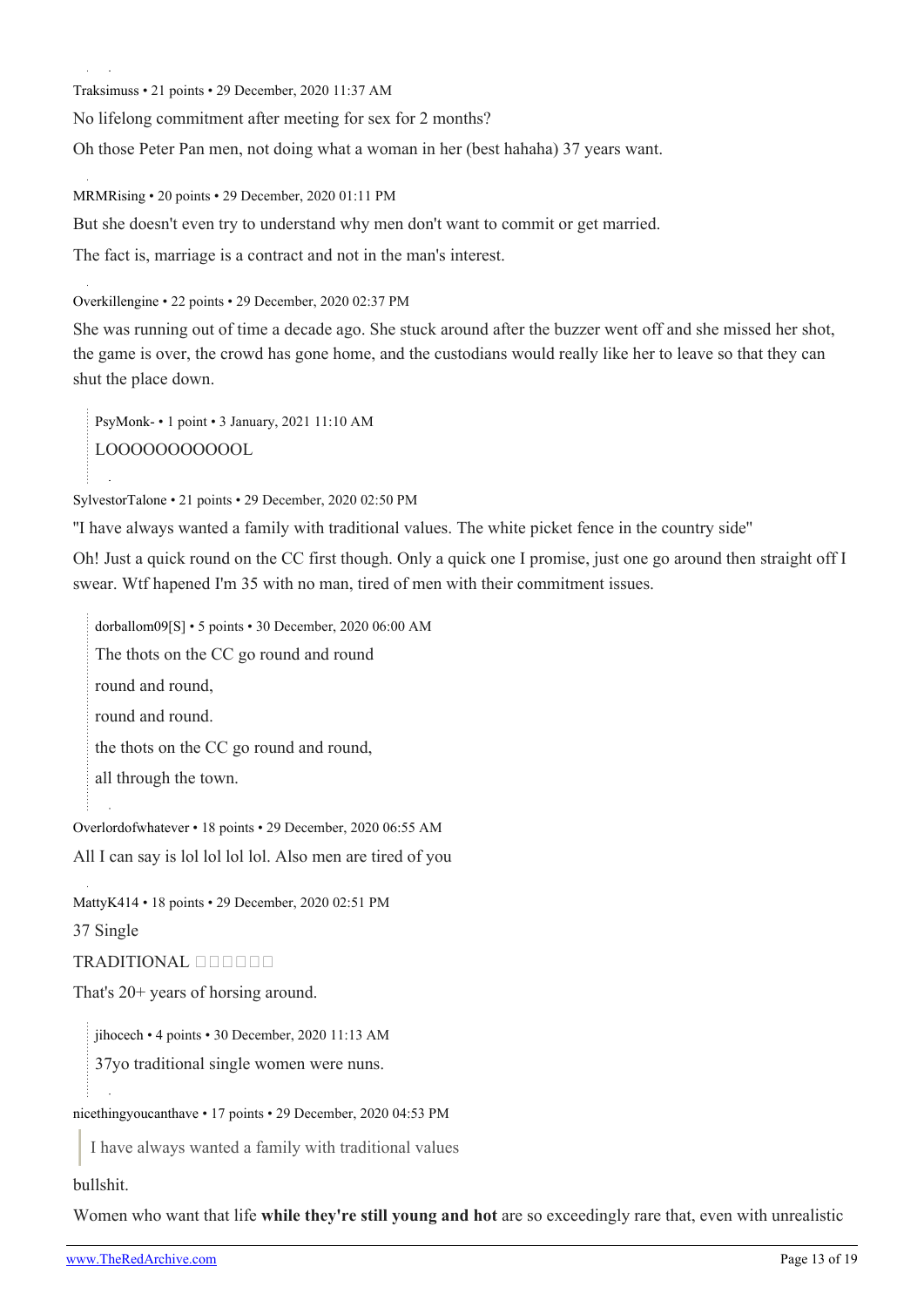standards, they can still easily get married. If she had wanted a family with traditional values when she was 19, she could have had it - and had it with a very high value man (because of how rare she would be).

But when you're 37, wanting a family with traditional values is going to get you a "hard pass" from most men. I mean think about it. A guy about 40 is looking at you, and he's doing this calculation in his head about how many more years you can desperately cling to the remnants of your fading youth sufficient to get him hard enough to fuck you once a month. Maybe two years? Maybe less? And he's weighing that against the family you say you want to have, which implies he'll be dealing with unruly teenagers and college tuition when he's 60!

### FUCK THAT!

Worse (for you), that 40 year old guy that you find attractive can likely pull women 10 years younger than you for NSA sex because those women are still telling themselves the same lies that you were telling yourself at that age. So really, the 40 year old guy is off the table for you. You're really playing the league of the ~50 year old men, and they don't want to *start* a family at that age either!

But like I said, if you'd approach a guy with that deal when you were 19, you'd have had no problem. At that age, the man is thinking you'll stay hot for a long time, and your body will bounce back from a couple of kids. The kids will be the fuck out of the house by the time he's 50. You'll be 40, but he'll have a comfort level and familiarity with you that will make sex still a possibility. And the two of you can take nice vacations together, or whatever.

That's not a bad life. But you have to purchase that life when you're 19. Don't come at me with your 37 years of baggage and expect that deal. lol. Get away from that coffee. Coffee is for closers. And "a family with traditional values" is for young women.

[jihocech](https://old.reddit.com/user/jihocech) • 5 points • 30 December, 2020 11:50 AM

True. Women have limited amount of eggs, a limited window to procreate. And men have a limited amount of tolerance and good will. When you are single with a good income, you can make a perfect comfortable life for yourself. The older you are, the less you want to lose it. And no "Peter Pan" shaming can change this. It is not only the woman's body that changes, the men she meets change as well.

[theoracleofosiris](https://old.reddit.com/user/theoracleofosiris) • 15 points • 29 December, 2020 10:34 AM

No woman > old woman

[kyledontcare](https://old.reddit.com/user/kyledontcare) • 16 points • 29 December, 2020 11:10 AM

Keep going guys. Soon America will be filled with Millennial women like this.

[RatingsOutOfTen](https://old.reddit.com/user/RatingsOutOfTen) • 18 points • 29 December, 2020 01:12 PM

If these women want marriage, Divorce laws have to drastically change and women's purity has to change.

Many women will say smuggly "not gonna happen :)))"

They are wrong. Women will change. Men have always been less romantic at around age 30, and even if women in their 30s and 40s stop giving out sex willy nilly like they do, the market for women is still very competitive and most men still won't commit.

Women will begin to change after we are in our 90s or dead. Younger generations will likely look at what the people did before them and like our ancient ancestors, establish some cultural rules regarding romance, sex, and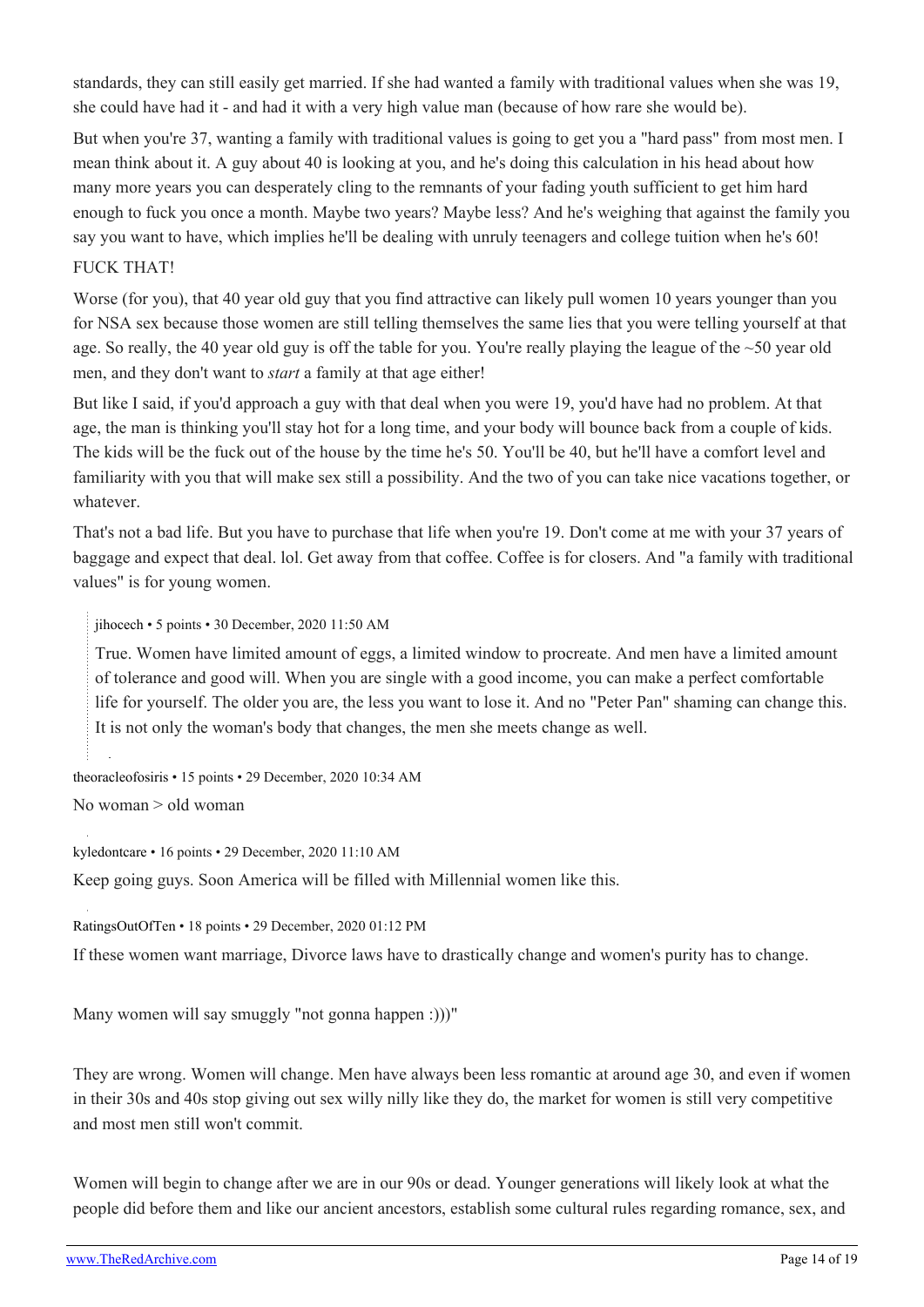commitment.

I don't even pursue women at all anymore aside from actual friendship. When you actually do that, the women dry up a lot faster than when you were younger because any woman that knows you only see her as a friend might get confused at first, but also annoyed because every time you and her talk together, it's like a slap in her face even if she didn't want you to begin with because she doesn't have a power that she has over 80% of all the other men she meets. I have a few old lady friends that I talk to about gardening, and thats all I need. They can't find men either, and to be honest, at age 40-50 like some of these women are, I can't really find it in myself to tell them the truth that late in the game. They won't find anyone. It's over for them unless they find a 2 failed marriages, potbellied, lonely sad man.

[houseoftolstoy](https://old.reddit.com/user/houseoftolstoy) • 4 points • 30 December, 2020 03:32 AM

Divorce laws have to drastically change and women's purity has to change.

It sadly is doubtful for these to happen, as women do not care about changing divorce laws (and often goes further than not caring but instead to complete agreement with divorce laws), and unless a woman is committed to the idea of abstinence before marriage, there is no hope for them to care about purity. So many women just demand that men still "man up" and marry them in spite of the divorce laws, not realizing or acknowledging that their lack of concern for what men fear with divorce laws contributes to the reason why men do not want to marry them. If you are pointing a loaded gun at me but tell me that you promise not to shoot me, you should not get livid when I tell you to stop pointing the gun at me.

Regarding women changing, I notice that so many of them only decide to change when it is absolutely necessary and not a moment sooner. At least, when they perceive it to be necessary, as it is often too late too change and get what they want (e.g. looking for a marriage minded man after they got knocked up from another man). It is not as if they were never warned, so many of them just refuse to think ahead or think that they can get everything they want without considering what men want.

[PsyMonk-](https://old.reddit.com/user/PsyMonk-) • 2 points • 3 January, 2021 11:14 AM

Women don't just ignore divorce laws or agree with them, THEY ACTUALLY DOUBLE DOWN AND WANT MORE FIERCE LAWS. It's batshit crazy.

As for the purity, well, men can beat biology through mental discipline. Women however..... Let's just say there's a reason monks and sages were all men................. A woman's brain is just too erratic to override her biological urges. They're cursed by their own nature. I see why Eve bit the Apple, why Lilith was a failure and why Adam had to be punished for nothing...

[IdrinkandIknowXL](https://old.reddit.com/user/IdrinkandIknowXL) • 14 points • 29 December, 2020 07:08 AM Blah blah blah. Blah blah blah. She's probably fat and ugly. Yawn.

[NickTesla2018](https://old.reddit.com/user/NickTesla2018) • 14 points • 29 December, 2020 11:59 AM

FDS, we found another future member for you.

[redditmoderator007](https://old.reddit.com/user/redditmoderator007) • 13 points • 29 December, 2020 01:45 PM

Wanting to freeze your eggs at 37? Hahahahahah.

[BluepillProfessor](https://old.reddit.com/user/BluepillProfessor) • 13 points • 29 December, 2020 04:34 PM

That's like trynna close the barn doors after the chickens have already run away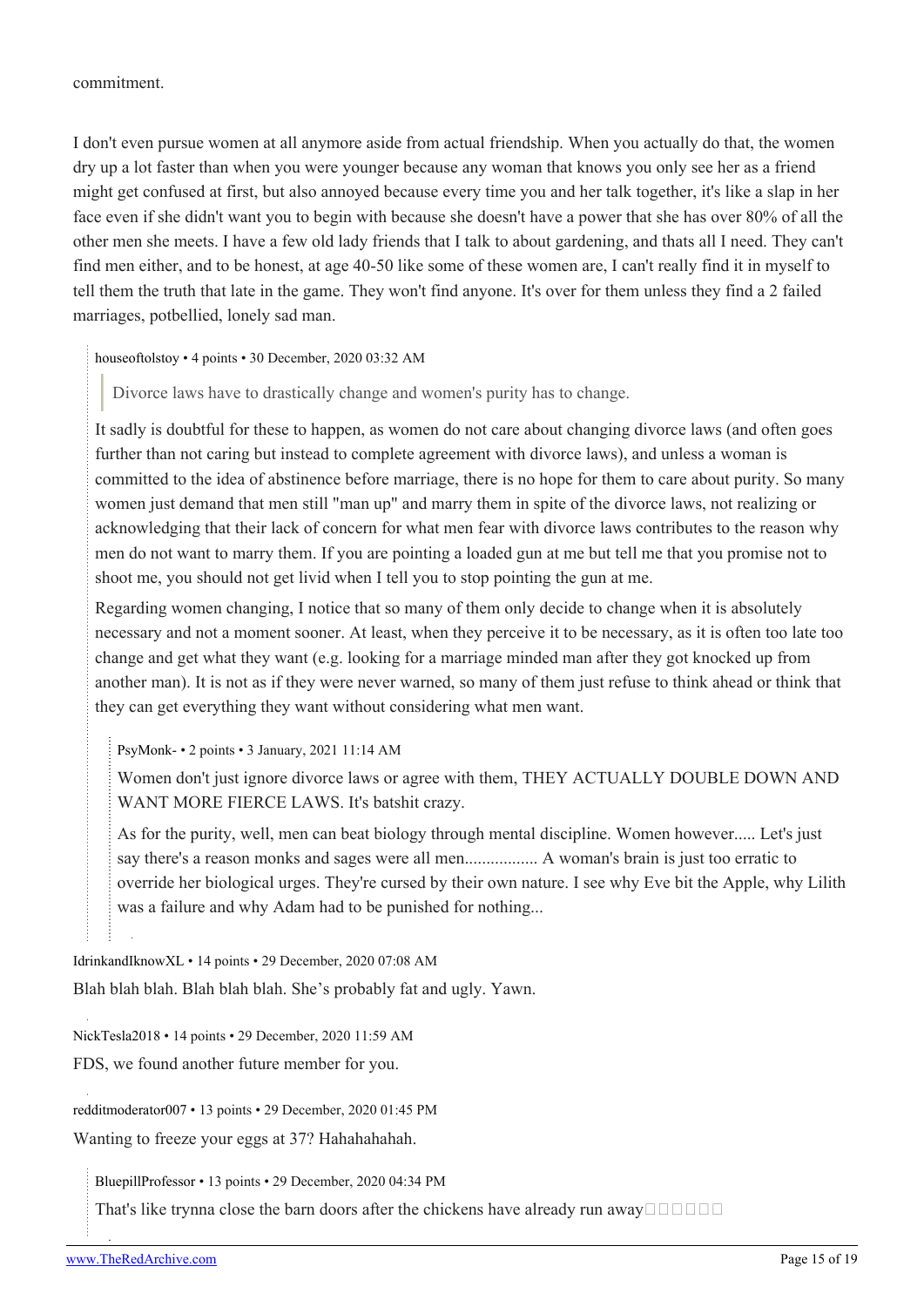[Atlas-K](https://old.reddit.com/user/Atlas-K) • 16 points • 29 December, 2020 03:10 PM

God didn't intend for you to become used up in your 20s

[BluepillProfessor](https://old.reddit.com/user/BluepillProfessor) • 16 points • 29 December, 2020 04:40 PM

But He did intend for us to be grandmother's in our 40's, not lurking for dick on Tinder planning your first child.

[akihonj](https://old.reddit.com/user/akihonj) • 12 points • 29 December, 2020 05:22 PM

Ah yes, I was missing these posts, a victim and posting for validation and over the top sympathy replies.

How about, fuck you sweetheart you made your choices now live with them.

Did you honestly truly believe that when you're ready to settle down some white knight is going to ride up and be the man of your dreams or did you somewhere buried in the back of your mind realise when you've had more meat run through you than a butchers shop you become at best a fwb and at worst a quick hours entertainment.

[deleted] • 12 points • 29 December, 2020 05:46 PM

"I am running out of time."

As she wakes up from hitting the wall.

[sleepyweaselisawake](https://old.reddit.com/user/sleepyweaselisawake) • 10 points • 29 December, 2020 11:54 AM

It sounds like she's been dating a variation of the same man her whole life. No surprise there.

[BluepillProfessor](https://old.reddit.com/user/BluepillProfessor) • 9 points • 29 December, 2020 04:26 PM

The girl playuh got played.

Cry me a river.

[Lordpennywise](https://old.reddit.com/user/Lordpennywise) • 9 points • 29 December, 2020 12:17 PM

Im new here whats CC stand for? Cock Carrousel?

[SwinginPastMyKnees\\_](https://old.reddit.com/user/SwinginPastMyKnees_) • 8 points • 29 December, 2020 12:51 PM

Yup.

[BluepillProfessor](https://old.reddit.com/user/BluepillProfessor) • 11 points • 29 December, 2020 04:36 PM

Mods can we link a common red pill terms section please.

New guys with so much to learn can be turned off and turned away by the unfamiliar jargon and that would be a damn shame.

There is a bewildering set of acronyms and terms we use:

CC, WATGM, MRP, TRP, Rollo, RM, ROK, Poe's Law, are just a few of them!

[drunk-on-juice](https://old.reddit.com/user/drunk-on-juice) • 10 points • 29 December, 2020 01:00 PM

But honestly I think I'm too old now for men to even invest time in me

Finding some honesty and self-reflection is refreshing

[Traksimuss](https://old.reddit.com/user/Traksimuss) • 9 points • 29 December, 2020 02:19 PM

No, it is rallying cry "I said something self depreciating, now validate and assure me".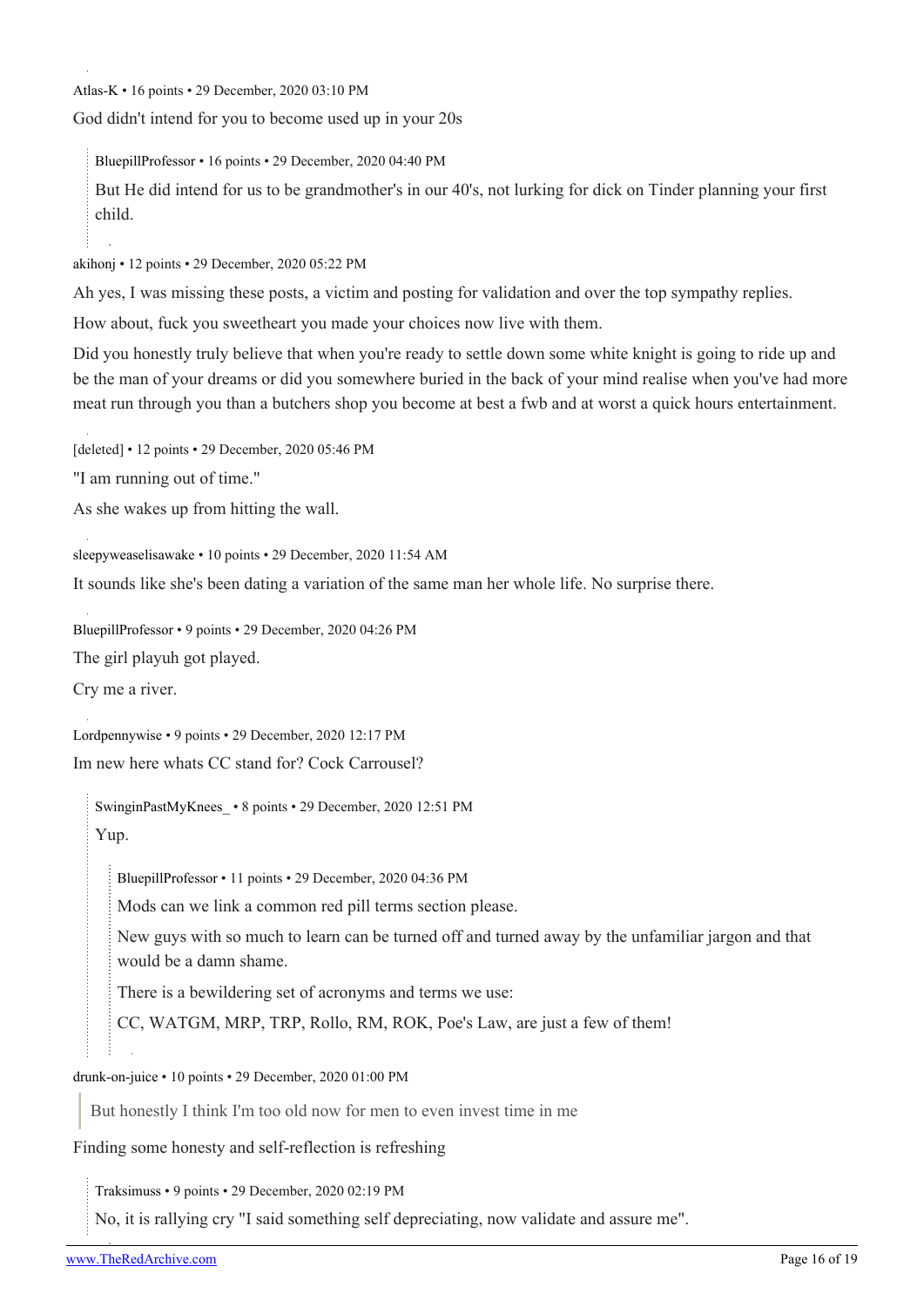[NoonTimeHoopsMVP](https://old.reddit.com/user/NoonTimeHoopsMVP) • 10 points • 29 December, 2020 11:39 PM

"How God intended it be."

Then you would have married in your 20s.

He provided the blueprint. You chose to follow secular third wave feminism.

[sicrm](https://old.reddit.com/user/sicrm) • 9 points • 29 December, 2020 01:01 PM

we all know why she stayed in that 2 year relationship...

[DickVonPounDatSnatch](https://old.reddit.com/user/DickVonPounDatSnatch) • 9 points • 29 December, 2020 04:42 PM

I like to imagine that as she typed this post with her glass of box wine, a slight sense of realization set in that she's wasted her life and as such gets a bigger glass of box wine.

[JZSquared](https://old.reddit.com/user/JZSquared) • 8 points • 29 December, 2020 06:58 PM

I am running out of time.

Sweetheart, you've been out of time for at least the past seven years. No eggs.

Nequis • 7 points • 30 December, 2020 01:08 AM

This reeks of desperation,it would turn off just about anyone wanting to associate with this woman.

Asking someone to be in a committed relationship after just 2 months IS cornering, besides, if it's a family what she always wanted, what did she do in her 18 to 30s?

[bgovern](https://old.reddit.com/user/bgovern) • 8 points • 30 December, 2020 06:21 AM

I have always wanted a family with traditional values. The white picket fence in the country side [sic] ...

Yet, she dates guys long term who can barely pay their rent and are trying to 'figure out what they want to do' at 43. Quite a disconnect there.

[reignoferror00](https://old.reddit.com/user/reignoferror00) • 6 points • 30 December, 2020 12:38 AM

Almost 37, If you want a family you better look for a guy that already has kids. If you wanted to have your own kids, at 37, you're for too late to the party; everyone has passed out or has gone home. When the music's over turn out the lights.

[ronoda12](https://old.reddit.com/user/ronoda12) • 5 points • 29 December, 2020 04:11 PM  $\Box$ 

[deleted] • 5 points • 29 December, 2020 06:24 PM it could never be her fault

[apexelevn](https://old.reddit.com/user/apexelevn) • 6 points • 29 December, 2020 11:16 PM

I have to know , I'm 25 , and shit it really looks one sided , will my generation of women turn into this by the millions ? If so the future is bleak ...

[houseoftolstoy](https://old.reddit.com/user/houseoftolstoy) • 5 points • 30 December, 2020 03:16 AM

I have always wanted a family with traditional values.